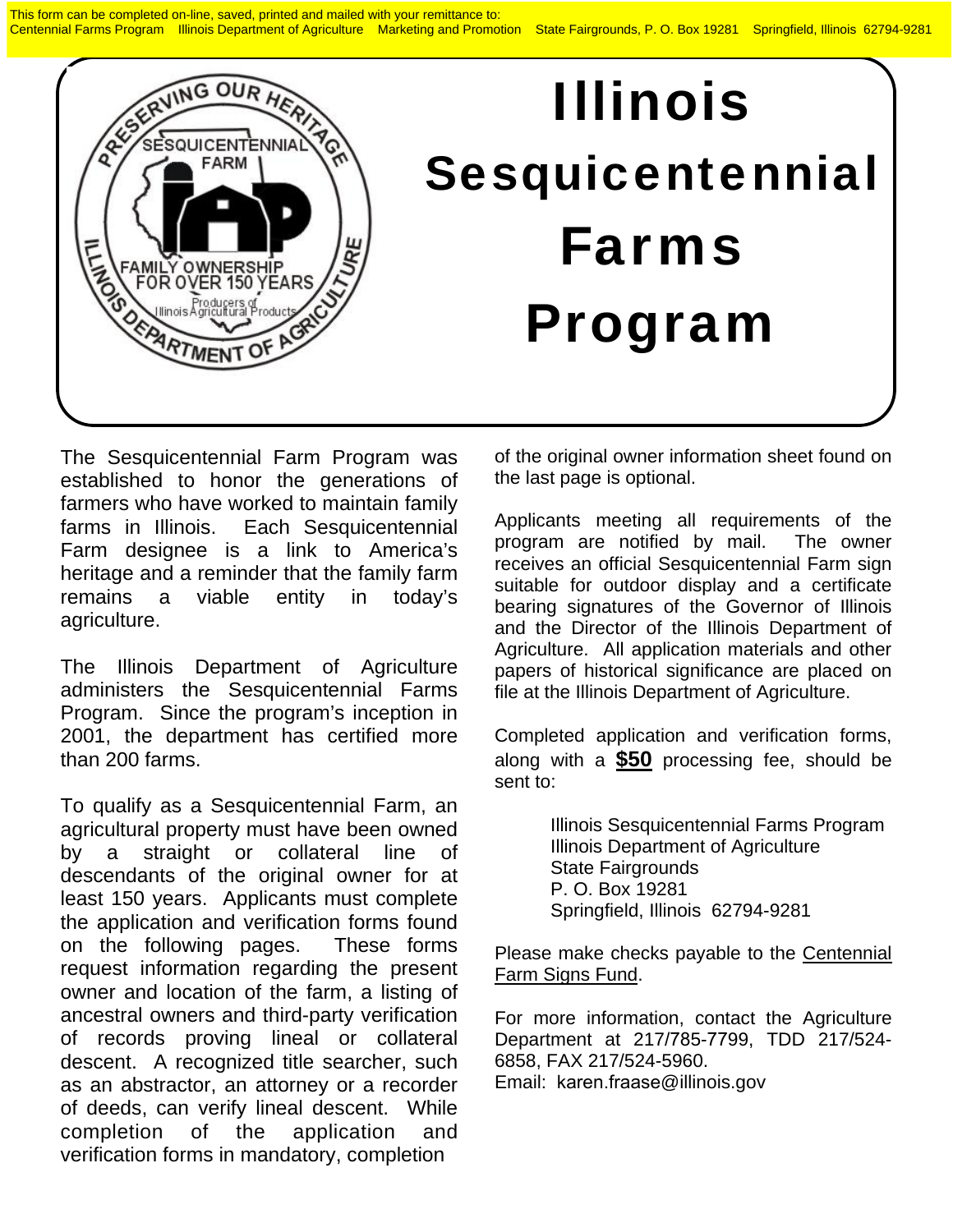

SESQUICENTENNIAL FARM APPLICATION



|      |  |                                                                                        | Original Purchase Date: ___________ Original Acreage: ___________ Present Acreage: ___________                       |
|------|--|----------------------------------------------------------------------------------------|----------------------------------------------------------------------------------------------------------------------|
|      |  |                                                                                        |                                                                                                                      |
|      |  |                                                                                        | Legal description of land (From deed or abstract): ______________________________                                    |
|      |  |                                                                                        |                                                                                                                      |
|      |  |                                                                                        |                                                                                                                      |
|      |  | List all owners, beginning with original family owner and continuing to present owner: |                                                                                                                      |
| Date |  | Name(s)                                                                                | <b>Relationship to Present Owner</b>                                                                                 |
|      |  |                                                                                        |                                                                                                                      |
|      |  |                                                                                        |                                                                                                                      |
|      |  |                                                                                        |                                                                                                                      |
|      |  |                                                                                        |                                                                                                                      |
|      |  |                                                                                        |                                                                                                                      |
|      |  |                                                                                        |                                                                                                                      |
|      |  |                                                                                        | The above information is true and correct as attested to by the accompanying legal document - the verification page. |

|          | To whom should the Department address its correspondence, sign and certificate? |        |  |
|----------|---------------------------------------------------------------------------------|--------|--|
| Name:    |                                                                                 |        |  |
| Address: | Cit∨:                                                                           | State: |  |
| Phone:   | E-mail address:                                                                 |        |  |

Signature of Applicant **Date** 

IMPORTANT NOTICE: This state agency is requesting disclosure of information that is necessary to accomplish the statutory purpose as outlined under 20 ILCS 205/40.7. Failure to provide this information may prevent this form from being processed. This form has been approved by the State Forms Management Center. IL406-1594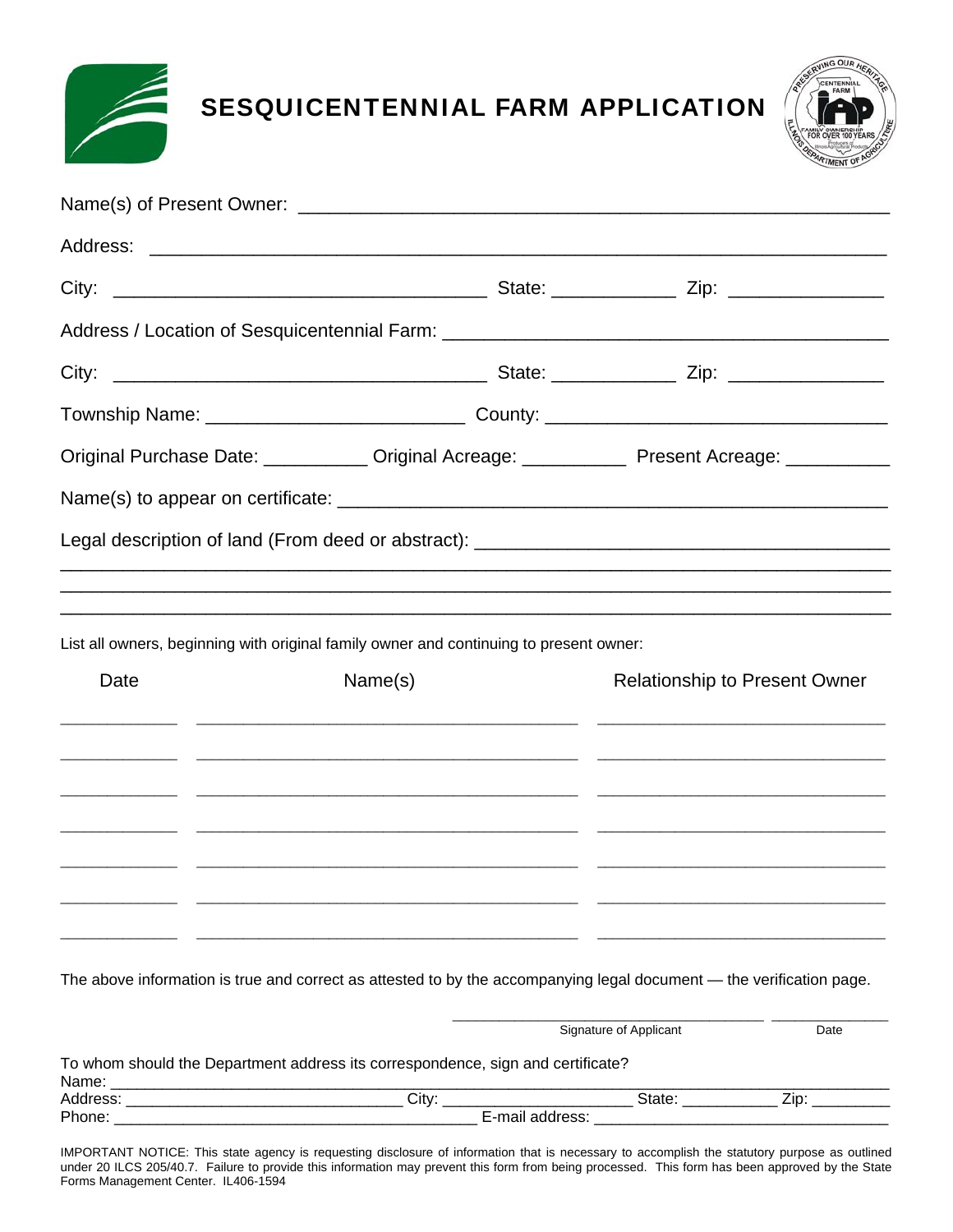

| a member of the Illinois Land Title Association (or a recognized title searcher) do |  |
|-------------------------------------------------------------------------------------|--|
|-------------------------------------------------------------------------------------|--|

hereby certify that I have searched the records and found the farm originally owned by

\_\_\_\_\_\_\_\_\_\_\_\_\_\_\_\_\_\_\_\_\_\_\_\_\_\_\_\_\_\_\_\_\_\_\_\_\_\_\_\_\_\_\_\_\_\_\_\_\_\_\_\_\_\_\_\_\_\_\_\_\_\_\_\_\_\_\_\_

\_\_\_\_\_\_\_\_\_\_\_\_\_\_\_\_\_\_\_\_\_\_\_\_\_\_\_\_\_\_\_\_\_\_\_\_\_\_\_\_\_\_\_\_\_\_\_\_\_\_\_\_\_\_\_\_\_\_\_\_\_\_\_\_\_\_\_\_

\_\_\_\_\_\_\_\_\_\_\_\_\_\_\_\_\_\_\_\_\_\_\_\_\_\_\_\_\_\_\_\_\_\_\_\_\_\_\_\_\_\_\_\_\_\_\_\_\_\_\_\_\_\_\_\_\_\_\_\_\_\_\_\_\_\_\_\_

legally described as \_\_\_\_\_\_\_\_\_\_\_\_\_\_\_\_\_\_\_\_\_\_\_\_\_\_\_\_\_\_\_\_\_\_\_\_\_\_\_\_\_\_\_\_\_\_\_\_\_\_\_\_

 $\frac{1}{2}$  ,  $\frac{1}{2}$  ,  $\frac{1}{2}$  ,  $\frac{1}{2}$  ,  $\frac{1}{2}$  ,  $\frac{1}{2}$  ,  $\frac{1}{2}$  ,  $\frac{1}{2}$  ,  $\frac{1}{2}$  ,  $\frac{1}{2}$  ,  $\frac{1}{2}$  ,  $\frac{1}{2}$  ,  $\frac{1}{2}$  ,  $\frac{1}{2}$  ,  $\frac{1}{2}$  ,  $\frac{1}{2}$  ,  $\frac{1}{2}$  ,  $\frac{1}{2}$  ,  $\frac{1$ 

now presently owned by \_\_\_\_\_\_\_\_\_\_\_\_\_\_\_\_\_\_\_\_\_\_\_\_\_\_\_\_\_\_\_\_\_\_\_\_\_\_\_\_\_\_\_\_\_\_\_\_ Present Owner)

to have been in the same family of lineal descendants for 150 years or more and that

\_\_\_\_\_\_\_\_\_\_\_\_\_\_\_\_\_\_\_\_\_\_\_\_\_\_\_\_\_\_\_\_\_\_\_\_\_\_\_\_\_\_\_\_\_\_\_\_\_\_\_\_\_\_\_\_\_\_\_\_\_\_\_\_\_\_\_\_

is a lineal or collateral descendant of the original owner in a line of lineal descendancy.

> \_\_\_\_\_\_\_\_\_\_\_\_\_\_\_\_\_\_\_\_\_\_\_\_\_\_\_\_\_\_\_\_\_\_\_\_\_\_\_\_\_\_\_\_\_ **Signature**

> \_\_\_\_\_\_\_\_\_\_\_\_\_\_\_\_\_\_\_\_\_\_\_\_\_\_\_\_\_\_\_\_\_\_\_\_\_\_\_\_\_\_\_\_\_ Name of Title Company

> \_\_\_\_\_\_\_\_\_\_\_\_\_\_\_\_\_\_\_\_\_\_\_\_\_\_\_\_\_\_\_\_\_\_\_\_\_\_\_\_\_\_\_\_\_ Address, City, State, Zip

> \_\_\_\_\_\_\_\_\_\_\_\_\_\_\_\_\_\_\_\_\_\_\_\_\_\_\_\_\_\_\_\_\_\_\_\_\_\_\_\_\_\_\_\_\_ Phone Number